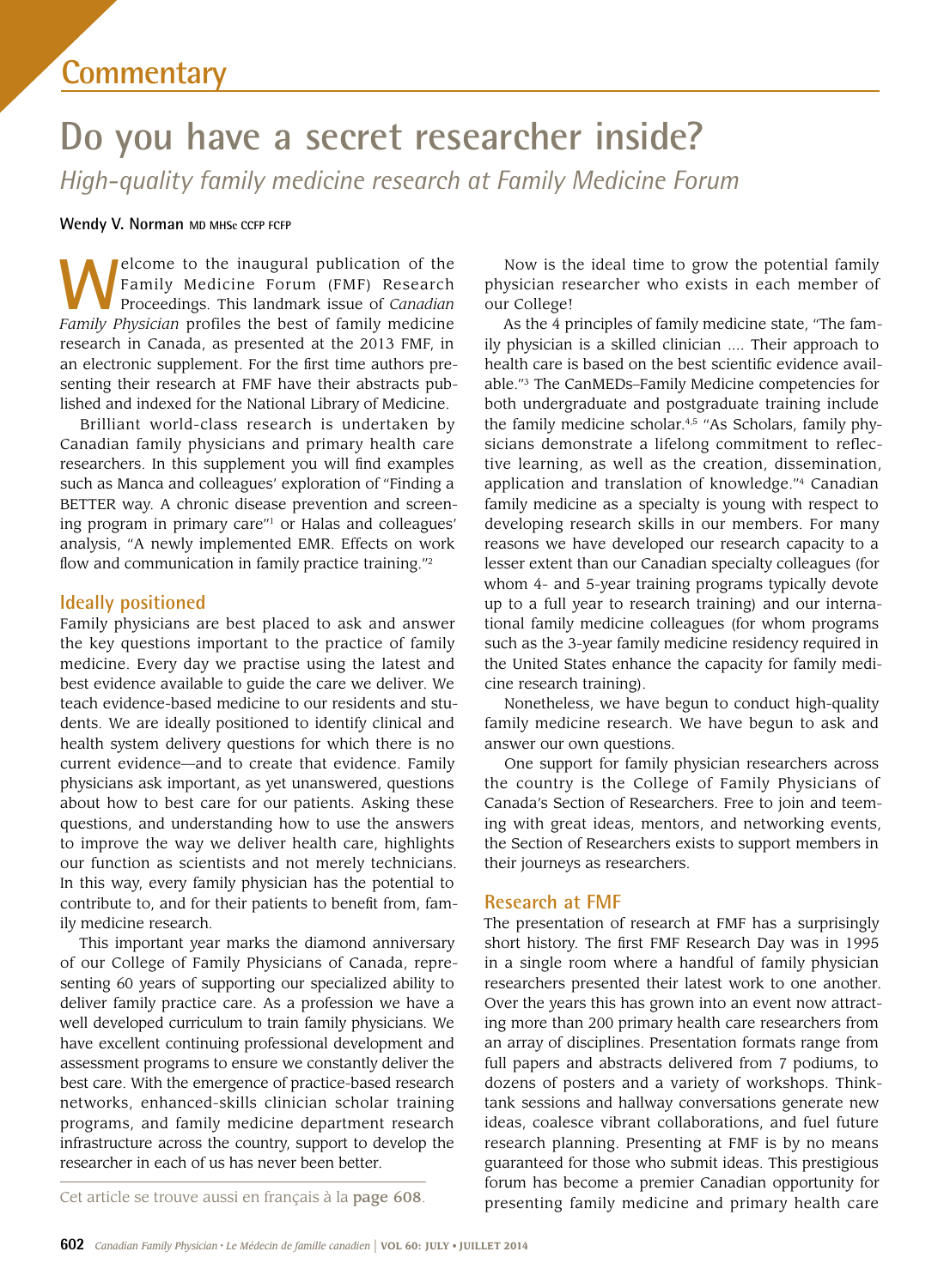research. A competitive selection process ensures that only the best quality research will make it to the podium.

In 2013 an inaugural research track was developed within the main meeting at FMF, where the best Research Day presentations were highlighted for clinicians from across Canada. In the supplement to this issue of *Canadian Family Physician* we present abstracts on the best research from FMF 2013.<sup>6</sup>

# **Selection process**

Now is the time to share this excellent Canadian family medicine and primary health care research with the world. In support of this initiative, and in the spirit of transparency, the scientifc review process used to adjudicate the abstracts submitted to FMF is outlined here. How is the best research selected? For the frst time in 2013, a new, rigorous peer-review system was applied to all submissions for free-standing oral research presentations. Several features were key:

- Highly qualified researchers were nominated to be peer reviewers by the chair or research directors of family medicine departments among Canada's medical schools.
- Every abstract submission was assigned to 3 highly qualifed peer reviewers.
- Research-relevant criteria (outlined below) have now been fnalized as a basis for the peer-review evaluation, replacing the former general-interest criteria.
- The raw peer-review scores were combined and averaged within each criterion, to give a fnal overall score for each abstract.
- Only abstracts rated as 3.5 out of 5 or higher were accepted for presentation on Research Day.
- The 4 most highly ranked abstracts of clinical relevance were selected for presentation at the main meeting of FMF.

 standing papers or as posters. Among these, 90 were tives, and 27 described nonresearch clinical initiatives. A total of 138 abstracts were submitted to FMF 2013 in the spring competition for consideration as oral freerelated to research, 21 were related to education initia-In addition, in the summer competition for medical students and family medicine residents, 76 research or clinical poster submissions were received.

 From the 90 research submissions, 34 free-standing research papers and 12 research posters scored 3.5 or higher out of 5 and were accepted for presentation at FMF, and these are published in the inaugural electronic supplement accompanying this issue. Additionally, all 21 education posters were accepted for presentation, as well as 26 clinical posters and 50 of the student or resident posters on various clinical, education, or research topics.

We now use the following 4 criteria to assess all research-related submissions.

- Is the submission relevant to family medicine?
- Are the aims of the research and the research question clear?
- Are the results trustworthy? The following features increase the likelihood of results being trustworthy.

-For cohort or observational studies: inclusion criteria are clear; sample size is probably sufficient; validated measures are used; response rate is greater than 80%; follow-up rate is greater than 80% (if the study is longitudinal); statistical analysis is appropriate; and the conclusions are justifed by the fndings.

-Trials: inclusion criteria are clear; allocation is randomized; randomization is concealed; blindness is considered; sample size is probably sufficient; validated measures are used; follow-up rate is greater than 80%; statistical analysis is appropriate; and the conclusions justifed by the fndings.

 theory; sampling is justifed (purposive, theoretical, -Qualitative studies: the approach is informed by snowball, opportunistic, etc); data are transcribed; type of analysis is described (framework, thematic, grounded theory, etc); and the conclusions are justifed by the fndings.

• What are the potential effects of the findings or conclusions?

To create the peer-reviewed score for each research submission using these criteria, each feature is assessed a score on a 5-point scale. The sum of the 4 feature scores is divided by 4 to give a reviewerassigned score out of 5. The average of the 3 reviewer scores is then assigned as the fnal score out of 5. All research submissions in the spring competition for oral or poster presentations that receive a fnal score of 3.5 or greater are accepted for presentation at FMF, and for publication as research abstracts in the electronic supplement to *Canadian Family Physician*.

# **Blueprint for success**

 This is outlined in our *Blueprint for Family Medicine*  Introducing rigorous academic review and publication of the FMF Research Proceedings are 2 steps on our road to enhancing our specialty of family medicine—and the value we bring to improving the health of Canadians. The Section of Researchers has a bold, detailed plan to help family medicine reach its potential as a discipline through practice-relevant research that generates clinical evidence specifc to our needs. *Research Success.*<sup>7</sup>

Family physicians are in the ideal position to ask and answer the important emerging questions in primary health care delivery for Canadians. As a research discipline we have come a long way in nearly 20 years of FMF research meetings. I hope you enjoy this selection of top-ranked Canadian family medicine research, as presented at FMF 2013! ₩